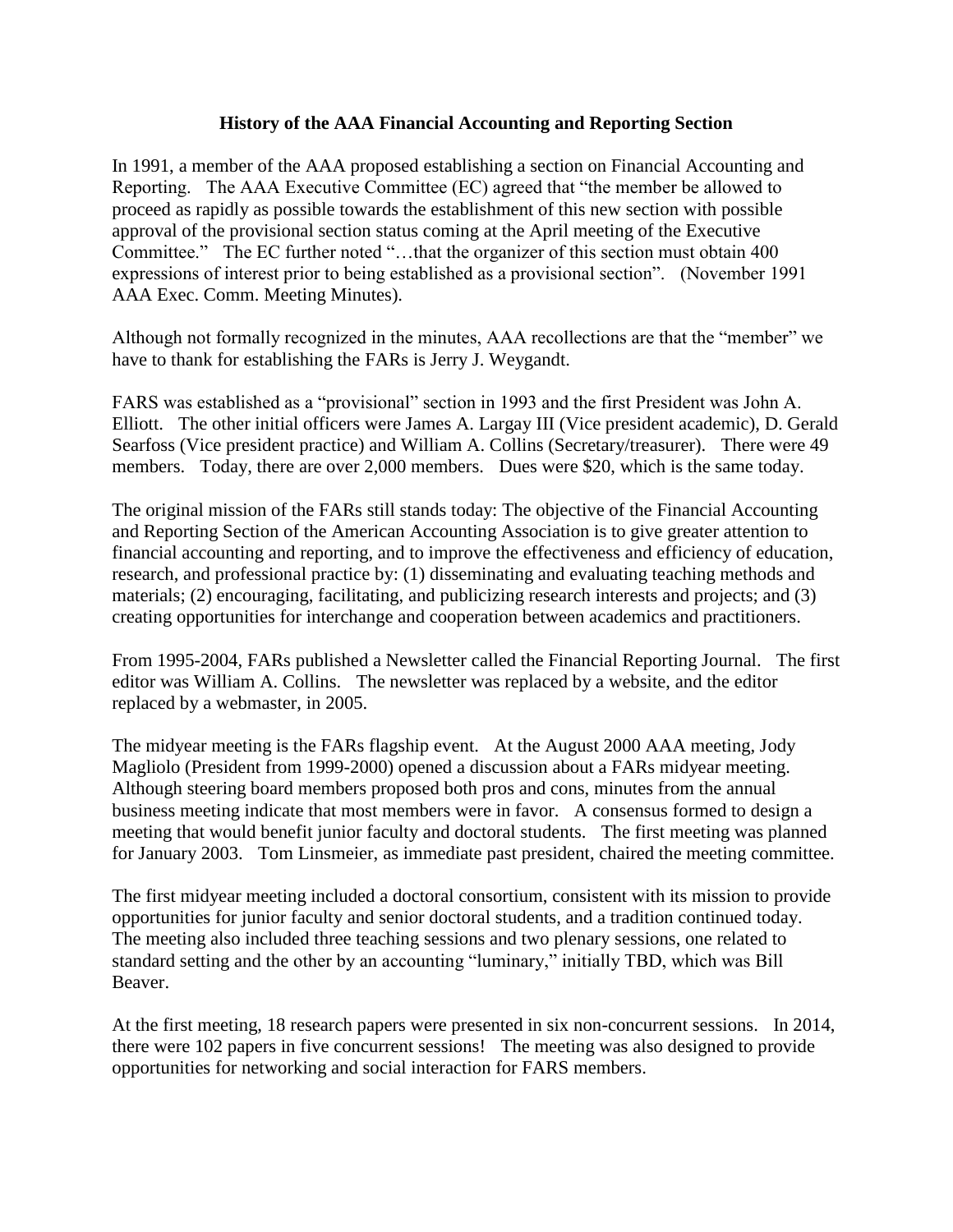| Year      | Membership | President            |
|-----------|------------|----------------------|
| 1993-1994 | 49         | John A. Elliott      |
| 1994-1995 | 715        | James Largay III     |
| 1995-1996 | 1,049      | Eugene E. Comiskey   |
| 1996-1997 | 1,385      | Wayne R. Landsman    |
| 1997-1998 | 1,485      | Robert J. Swieringa  |
| 1998-1999 | 1,539      | Gregory Waymire      |
| 1999-2000 | 1,617      | Joseph Magliolo III  |
| 2000-2001 |            | Katherine Schipper   |
| 2001-2002 | 1,687      | Thomas J. Linsmeier  |
| 2002-2003 | 1,659      | <b>Renee Price</b>   |
| 2003-2004 | 1,660      | W. Bruce Johnson     |
| 2004-2005 | 1,562      | Terry D. Warfield    |
| 2005-2006 | 1,461      | David A. Ziebart     |
| 2006-2007 | 1,510      | Anne L. Beeaty       |
| 2007-2008 | 1,674      | Philip B. Shane      |
| 2008-2009 |            | Christine A. Botosan |
| 2009-2010 |            | Teri Lombardi Yohn   |
| 2010-2011 | 2,031      | Mike Kirschenheiter  |
| 2011-2012 | 2,031      | K. Ramesh            |
| 2012-2013 |            | Dawn Matsumoto       |
| 2013-2014 |            | Cathy Schrand        |
| 2014-2015 |            | Darren Roulstone     |
| 2015-2016 |            | <b>Brian Bushee</b>  |
| 2016-2017 |            | Mark Bradshaw        |
| 2017-2018 |            | Lisa Koonce          |
| 2018-2019 |            | Nicole T. Jenkins    |
| 2019-2020 |            | Sarah McVay          |

## **Past Presidents and Membership Numbers**